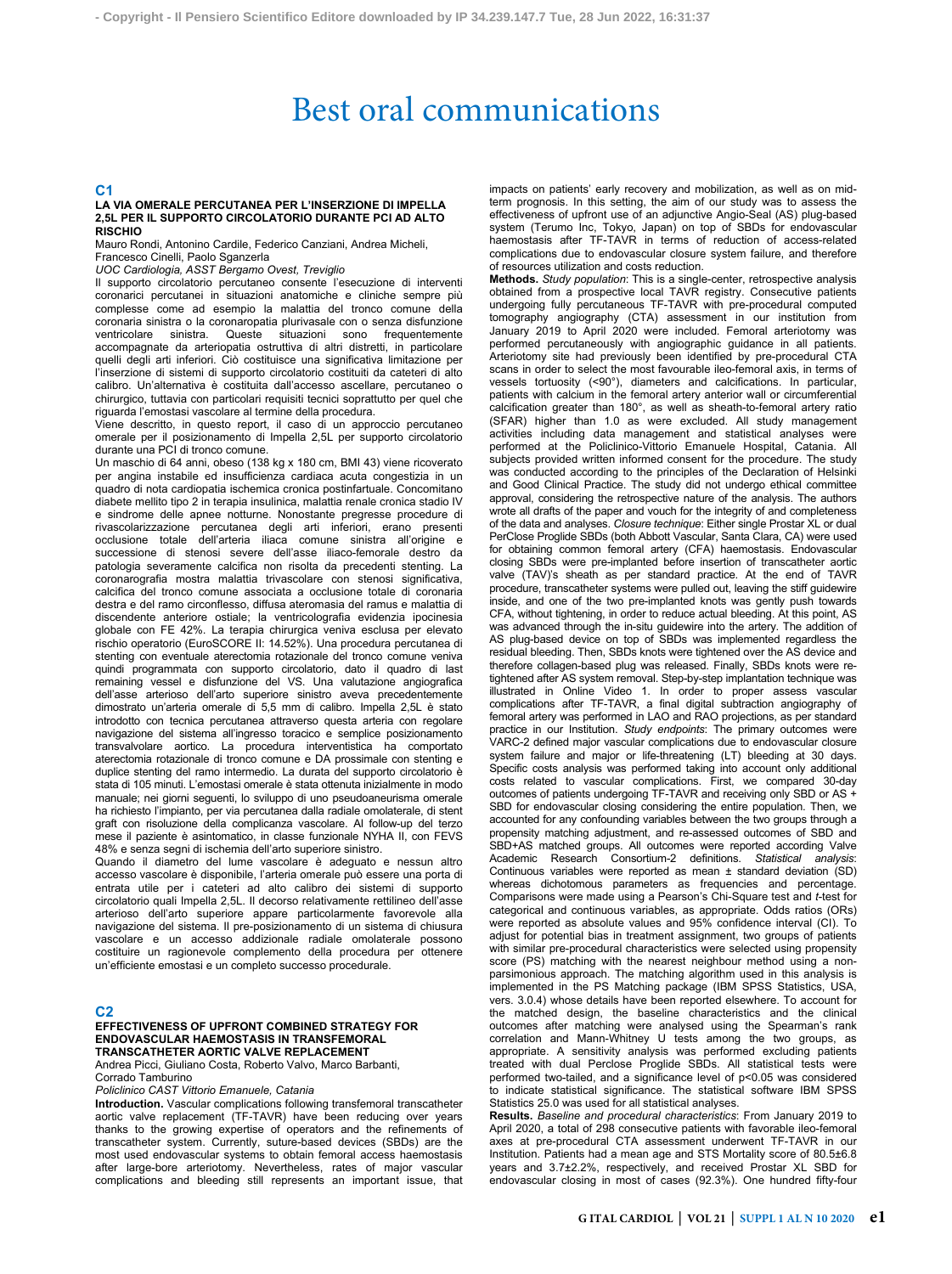## 41° CONGRESSO NAZIONALE GISE

patients (51.7%) were treated with isolated SBD, whereas 145 patients (48.3%) were treated with a SBD+AS combined strategy. At baseline, preexisting atrial fibrillation (AF) (24.8% vs. 13.1%, p<0.01) was more frequent in patients treated with isolated SBD. After PS matching, 123 pairs of patients receiving SBD or SBD+AS for endovascular haemostasis were included in the main analysis. No differences in baseline and procedural characteristics were encountered between the two matched groups. Baseline and procedural characteristics, before and after adjustment, are reported in Tables 1 and 2**,** respectively. *Thirty-day outcomes*: Thirty-day outcomes, before and after adjustment, are reported in Supplementary Table 1 and Table 3, respectively. After adjustment, patients receiving SBD+AS had a significant lower risk of major/lifethreatening bleeding (8.9% vs. 1.6%; OR 0.17, 95% CI 0.04-0.78; p=0.01), major vascular complications (8.9% vs. 1.6%; OR 0.17, 95% CI 0.04-0.78; p=0.01) at 30 days. Furthermore, SBD+AS group showed a higher rate of percutaneous transluminal angioplasty (PTA) of CFA with covered stent implantation (4.1% vs. 17.9%, p<0.01). No differences in terms of all-cause (3.3% vs. 1.6%, for SBD and SBD+AS matched groups, respectively; OR 0.49, 95% CI 0.09-2.74; p=0.41) and cardiovascular mortality (3.3% vs.0.8%, for SBD and SBD+AS matched groups, respectively; OR 0.24, 95% CI 0.03-2.21; p=0.18), any stroke (0.8% vs. 0.8%, for SBD and SBD+AS matched groups, respectively; OR 1.00, 95% CI 0.06-16.17; p=1.00), and permanent pacemaker implantation (PPI) (8.1% vs. 8.1; OR 1.00, 95% CI: 0.40-2.50; p=1.00) were reported between matched groups at 30 days. *Post-procedural length of stay and cost analysis*: After TAVR, patients were transferred directly in general ward in most of cases (97.7%). Median length of stay (LoS) after TAVR was 2 days [interquartile range (IQR) 2-4 days] and median additional cost due to vascular event was 114,00 € per patient (IQR 0-114,00 €). After adjustment, patients receiving SBD+AS had a higher probability to be discharged the day after the procedure (30.9% vs. 16.3%, OR 2.30, 95% CI 1.25, 4.25; p<0.01) (Table 3), and showed a significant costs reduction related to vascular events [mean difference - 315,30 € per patient, 95% CI (-566,40)-(-64,10)€, p=0.01].

**Conclusions.** The optimization of pre-procedural planning by CTA assessment and the improvements of new generation TAV delivery systems, as well as the consolidate experience of operators with endovascular SBDs have been contributing to lower the rate of vascular complications and bleeding after TAVR over latest years. Nevertheless, a not negligible percentage of patients still experience vascular complications due to SBDs failure after transfemoral TAVR, which could impact on mid-term prognosis. The aim of the present analysis was to evaluate the effectiveness of the upfront use of additional AS plug-based device on top of SBDs in patients undergoing TF-TAVR, comparing this novel strategy to the standard use of isolated SBD for endovascular haemostasis. The main findings of our study are: 1) vascular complications and bleeding due to SBDs failure still represent an important issue, even avoiding unfavorable vascular access sites by proper pre-procedural CTA assessment; 2) a strategy of upfront addition of AS plug-based device on top of SBDs showed to significantly lower vascular complications and bleeding after transfemoral TAVR; 3) this strategy demonstrated to reduce hospital resources utilization by reducing the LoS and lowering procedure-related costs. Although, the extensive use of pre-procedural CTA assessment has allowed to identify several anatomical and procedural predictors of vascular complications after TF-TAVR over past decade, SBDs for endovascular closing showed a not negligible percentage of failure, which results in various grades of vascular complications. In this setting, a dual Proglide strategy seems to have better results in terms of major vascular complications compared to single Prostar XL use, even if the real benefit of a datum SBD over the other is still debated. In our analysis, we considered only patients undergoing transfemoral TAVR, who did not have unfavorable ileo-femoral characteristics at pre-procedural CTA assessment, and treated with either isolated SBDs or by combining a SBD with the upfront addition of AS plugbased device for obtaining endovascular closure. Considering the entire population, 30-day rates of all-cause mortality, major vascular complications related to closing systems failure and major or life-threatening bleeding after TAVR were 2.7%, 5.4% and 5.4% respectively, which are in line with those reported in large, prosthesis-specific, TF-TAVR registries. The use of an additional AS on top of dual Proglide has been previously investigated in a retrospective study. It reported that this strategy is safe and feasible for obtaining complete haemostasis after TAVR, even if there was no clear benefit in terms of vascular complications and bleeding compared to the use of isolated dual Proglide strategy. Nevertheless, this study suffered from important limitations: AS was added in case of residual bleeding at discretion of the operators and patients were not selected according CTA characteristics of ileo-femoral vessels, as well as patients groups were not adjusted to take into account any confounding variables. In our study, after propensity-matching adjustment, we reported significant differences between the use of isolated SBD and the upfront addition of AS plug-based device on top of SBDs in terms of vascular complications and bleedings after TAVR. In particular, SBD+AS combined strategy showed significant lower risk of major vascular complications (8.9% vs. 1.6%; OR 0.17, 95% CI 0.04-0.78; p=0.01) and major/LT bleeding (8.9% vs. 1.6%; OR 0.17, 95% CI 0.04-0.78; p=0.01) at 30 days. As a corollary finding, patients receiving SBD+AS for endovascular closing underwent femoral PTA with covered stent implantation in a lower percentage of cases (4.1% vs. 17.9%, p<0.01). However, the difference in rates of vascular events did not affect overall mortality (3.3% vs. 1.6% for SBD and SBD+AS groups, respectively; p=0.41). Vascular complications and bleeding after TAVR significantly affect the post-procedural in-hospital care. Although, the majority of vascular events can be immediately recognized and solved during the index procedure by endovascular treatments, the presence of a significant haemoglobin drop at post-procedural blood exams may rise concerns about any further unnoticed vascular damage during TAVR. As a consequence, post-procedural LoS and resources utilization increase after TAVR. In this setting, our findings showed that the benefit of the combined use of SBD+AS for endovascular closing, in terms of reduction of vascular complications and bleeding, is in turn reflected in a significant vascular complication-related costs saving of approximately 315 € per patients. In addition, patients treated with SBD+AS had a more than twofold probability to undergo a faster recovery and to be discharged the day after TAVR (30.9% vs. 16.3%). *Limitations.* The main limitation of our study lies in its single center, retrospective design with a relatively small sample size. Furthermore, the influence of unknown confounders cannot be excluded, despite propensity matching adjustment. Finally, we did not assess the distance between common femoral artery and patients skin, that could differ between the two groups and we used mainly Prostar XL device in our TAVR practice, even if the rational of integrating different mechanisms to improve artery haemostasis do not differ between Prostar XL and dual Proglide. An upfront combined strategy with an additional AS plug-based device on top of SBDs showed to reduce major vascular complications and major/LT bleeding after TF-TAVR. This approach was associated with a cost saving and with a higher probability to be discharged the day after the procedure compared to the use of isolated SBD. These results need to be confirmed in larger, comparative studies.

|                              | <b>Before Matching</b> |                 |         | <b>After Matching</b> |                 |         |  |
|------------------------------|------------------------|-----------------|---------|-----------------------|-----------------|---------|--|
|                              | <b>SBD</b>             | $SBD + AS$      | p-value | <b>SBD</b>            | $SBD + AS$      | p-value |  |
|                              | $(n=153)$              | $(n=145)$       |         | $(n=123)$             | $(n=123)$       |         |  |
| Age (years), mean±SD         | $80.3{\pm}7.3$         | $80.7{\pm}6.1$  | 0.55    | 80.6±6.8              | 80.6±6.4        | 0.94    |  |
| Female, n (%)                | 87 (56.9)              | 88 (60.7)       | 0.50    | 74 (60.2)             | 76 (61.8)       | 0.79    |  |
| Hypertension, n (%)          | 128 (83.7)             | 129 (89)        | 0.18    | 108 (87.8)            | 107 (87)        | 0,85    |  |
| NYHA class III-IV,           | 103 (67.3)             | 98 (67.6)       | 0.96    | 85 (69.1)             | 82 (66.7)       | 0.69    |  |
| n (%)                        |                        |                 |         |                       |                 |         |  |
| Diabetes, n (%)              | 55 (35.9)              | 54 (37.2)       | 0.99    | 45 (36.6)             | 46 (37.4)       | 0.90    |  |
| STS Mortality Score,         | $3.7 + 2.0$            | $3.8 + 2.3$     | 0.57    | $3.6 + 1.8$           | $3.9 + 2.4$     | 0.28    |  |
| $%+SD$                       |                        |                 |         |                       |                 |         |  |
| Prior PPI, n (%)             | 13(8.5)                | 8(5.5)          | 0.32    | 9(7.3)                | 8(6.5)          | 0.80    |  |
| Prior SAVR, n (%)            | 4(2.6)                 | 4(2.8)          | 0.94    | 3(2.4)                | 4(3.3)          | 0.70    |  |
| Prior CABG, n (%)            | 6(3.9)                 | 7(4.8)          | 0.70    | 6(4.9)                | 4(4.9)          | 1.00    |  |
| Prior PCI, n (%)             | 23(15)                 | 13(9)           | 0.11    | 17(13.8)              | 12(9.8)         | 0.32    |  |
| PAD, n (%)                   | 11(7.2)                | 6(4.1)          | 0.26    | 9(7.3)                | 6(4.9)          | 0.42    |  |
| COPD, n (%)                  | 29 (19)                | 22(15.2)        | 0.39    | 23(18.7)              | 15(12.2)        | 0.16    |  |
| Renal failure, n (%)         | 16 (10.5)              | 11(7.6)         | 0.39    | 11(8.9)               | 11(8.9)         | 1.00    |  |
| AF, n (%)                    | 38 (24.8)              | 19(13.1)        | 0.01    | 20 (16.3)             | 18 (14.6)       | 0.72    |  |
| Echocardiographic assessment |                        |                 |         |                       |                 |         |  |
| LVEF, %±SD                   | $53.3 + 9.4$           | $53.7 \pm 10.7$ | 0.78    | $53.6 + 9.9$          | $53.8 \pm 10.8$ | 0.86    |  |
| Peak gradient,               | 77.6±24.2              | 77.9±23.6       | 0.90    | 80.3±24.1             | 77.8±24.3       | 0.43    |  |
| mmHg±SD                      |                        |                 |         |                       |                 |         |  |
| Mean gradient,               | 48.9±16.5              | 48.8±15.2       | 0.98    | $50.7 \pm 16.4$       | 48.5±15.1       | 0.27    |  |
| mmHg±SD                      |                        |                 |         |                       |                 |         |  |
| AVA. cm <sup>2</sup> ±SD     | $0.6 + 0.2$            | $0.67 + 0.7$    | 0.50    | $0.6 + 0.2$           | $0.7 + 0.8$     | 0.44    |  |

AVA, cm<sup>2</sup>±SD<br>AF, atrial fibriliation; AS, Angio-Seal; AVA, aortic valea erac, CABC, coronary artery bypass graft;<br>COPD; chronic obstructive pulmonary disease; LVEF, left ventricle ejection fraction; NYHA, New York<br>COPD; c device; STS, Society of Thoracic Surgeons.

**Table 2.** Procedural characteristics before and after adjustment.

|                                                 | <b>Before Matching</b> |               |         | <b>After Matching</b>              |               |         |  |
|-------------------------------------------------|------------------------|---------------|---------|------------------------------------|---------------|---------|--|
|                                                 | <b>SBD</b>             | SBD+AS        | p-value | <b>SBD</b>                         | SBD+AS        | p-value |  |
|                                                 | $(n=153)$              | $(n=145)$     |         | $(n=123)$                          | $(n=123)$     |         |  |
| <b>CTA measurements</b>                         |                        |               |         |                                    |               |         |  |
| Annulus perimeter,<br>$cm2$ ±SD                 | $7.4 + 0.6$            | $7.4 + 0.7$   | 0.99    | $7.4 + 0.6$                        | $7.4 + 0.7$   | 0.94    |  |
| Annulus area, cm <sup>2</sup> ±SD               | $4.2 + 0.7$            | $4.2 \pm 0.8$ | 0.99    | $4.2 + 0.8$                        | $4.2 \pm 0.8$ | 0.99    |  |
| <b>TAV implanted</b>                            |                        |               |         |                                    |               |         |  |
| Sapien 3/ULTRA, n (%)                           | 43 (28.1)              | 40 (27.6)     | 0.92    | 33 (26.8)                          | 38 (30.9)     | 0.48    |  |
| 20 mm, n (%)                                    | 0(0.0)                 | 1(0.7)        | 0.30    | 0(0.0)                             | 1(0.8)        | 0.32    |  |
| 23 mm, n (%)                                    | 17(11.1)               | 12(8.3)       | 0.41    | 15 (12.2)                          | 11(8.9)       | 0.41    |  |
| 26 mm, n (%)                                    | 18(11.8)               | 16(11)        | 0.84    | 12(9.8)                            | 16(13)        | 0.42    |  |
| 29 mm, n (%)                                    | 8(5.2)                 | 11(7.6)       | 0.41    | 6(4.9)                             | 10(8.1)       | 0.30    |  |
| Evolut R/PRO, n (%)                             | 78 (51)                | 73 (50.3)     | 0.91    | 67 (54.5)                          | 62 (50.4)     | 0.52    |  |
| 23 mm, n (%)                                    | 3(2.0)                 | 3(2.1)        | 0.95    | 3(2.4)                             | 3(2.4)        | 1.00    |  |
| 26 mm, n (%)                                    | 38 (24.8)              | 31(21.4)      | 0.48    | 36 (26.9)                          | 31(23.1)      | 0.37    |  |
| 29 mm, n (%)                                    | 31(20.3)               | 36(24.8)      | 0.35    | 25(20.3)                           | 30(24.4)      | 0.44    |  |
| 34 mm, n (%)                                    | 6(3.9)                 | 3(2.1)        | 0.35    | 6(4.9)                             | 2(1.6)        | 0.15    |  |
| Portico, n (%)                                  | 4(2.6)                 | 2(1.4)        | 0.45    | 2(1.6)                             | 2(1.6)        | 1.00    |  |
| 23 mm, n (%)                                    | 0(0.0)                 | 0(0.0)        | $\sim$  | (0.0)                              | 0(0.0)        | $\sim$  |  |
| 25 mm, n (%)                                    | 1(0.7)                 | 2(1.4)        | 0.53    | 0(0.0)                             | 2(1.6)        | 0.16    |  |
| 27 mm, n (%)                                    | 2(1.3)                 | 0(0.0)        | 0.17    | 2(1.6)                             | 0(0.0)        | 0.16    |  |
| 29 mm, n (%)                                    | 1(0.7)                 | 0(0.0)        | 0.33    | 0(0.0)                             | 0(0.0)        | $\sim$  |  |
| Acurate NEO, n (%)                              | 28 (18.3)              | 30 (20.7)     | 0.60    | 21(17.1)                           | 21(17.1)      | 1.00    |  |
| S, n (%)                                        | 9(5.9)                 | 10(6.9)       | 0.72    | 7(5.7)                             | 8(6.5)        | 0.79    |  |
| M, n (%)                                        | 16 (10.5)              | 11(7.6)       | 0.39    | 12(9.8)                            | 8(6.5)        | 0.35    |  |
| L, $n$ (%)                                      | 3(2.0)                 | 9(6.2)        | 0.06    | 2(1.6)                             | 5(4.1)        | 0.25    |  |
| Device success, n (%)                           | 148 (96.7)             | 142 (97.9)    | 0.52    | 120 (97.6)                         | 120 (97.6)    | 1.00    |  |
| Optimal implantation<br>depht, n (%)<br>$- - -$ | 147 (96.1)             | 140 (96.6)    | 0.83    | 120 (97.6)<br>$\sim$ $\sim$ $\sim$ | 119 (96.7)    | 0.70    |  |

al; CTA, computed tomography angiography; SBD, suture-based device; TAV, AS, Angio-Seal; CTA,<br>transcatheter aortic valve.